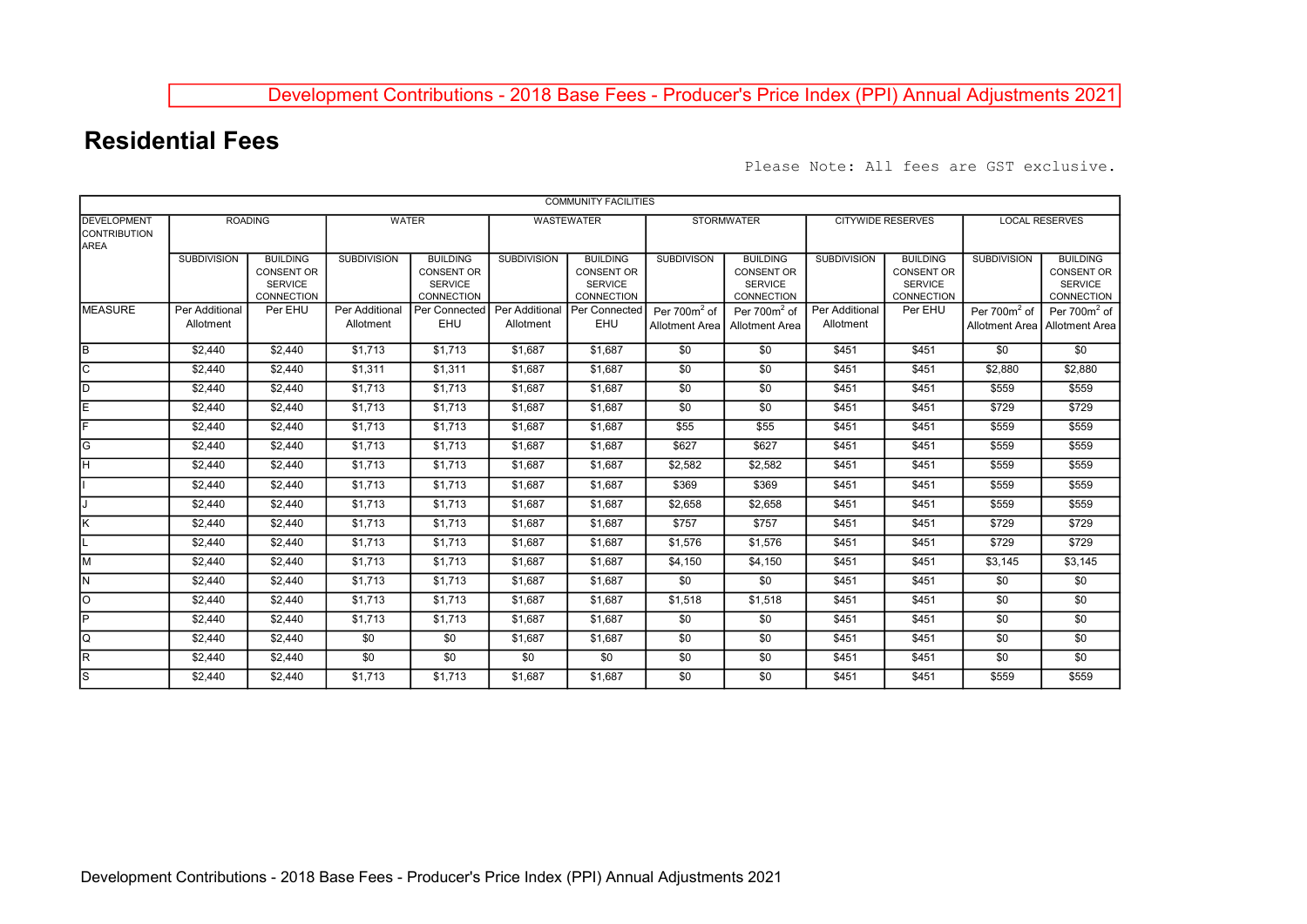## Non-Residential Fees

|                                                          |                                   |                                                                      |                                          |                                                                      |                                   | <b>COMMUNITY FACILITIES</b>                                          |                                   |                                                                      |                          |                                                                      |                       |                                                                      |
|----------------------------------------------------------|-----------------------------------|----------------------------------------------------------------------|------------------------------------------|----------------------------------------------------------------------|-----------------------------------|----------------------------------------------------------------------|-----------------------------------|----------------------------------------------------------------------|--------------------------|----------------------------------------------------------------------|-----------------------|----------------------------------------------------------------------|
| <b>DEVELOPMENT</b><br><b>CONTRIBUTION</b><br><b>AREA</b> | <b>ROADING</b>                    |                                                                      | <b>WATER</b>                             |                                                                      | <b>WASTEWATER</b>                 |                                                                      | <b>STORMWATER</b>                 |                                                                      | <b>CITYWIDE RESERVES</b> |                                                                      | <b>LOCAL RESERVES</b> |                                                                      |
|                                                          | <b>SUBDIVISION</b>                | <b>BUILDING</b><br>CONSENT OR<br><b>SERVICE</b><br><b>CONNECTION</b> | <b>SUBDIVISION</b>                       | <b>BUILDING</b><br><b>CONSENT OR</b><br><b>SERVICE</b><br>CONNECTION | <b>SUBDIVISION</b>                | <b>BUILDING</b><br><b>CONSENT OR</b><br><b>SERVICE</b><br>CONNECTION | <b>SUBDIVISON</b>                 | <b>BUILDING</b><br><b>CONSENT OR</b><br><b>SERVICE</b><br>CONNECTION | <b>SUBDIVISION</b>       | <b>BUILDING</b><br><b>CONSENT OR</b><br><b>SERVICE</b><br>CONNECTION | <b>SUBDIVISION</b>    | <b>BUILDING</b><br><b>CONSENT OR</b><br><b>SERVICE</b><br>CONNECTION |
| <b>MEASURE</b>                                           | Per $100m^2$ of<br>Allotment Area | Per $100m^2$<br><b>GFA</b>                                           | Per $100m^2$ of<br><b>Allotment Area</b> | Per $100m^2$<br><b>GFA</b>                                           | Per $100m^2$ of<br>Allotment Area | Per $100m^2$<br><b>GFA</b>                                           | Per $700m^2$ of<br>Allotment Area | Per 700m <sup>2</sup> of<br><b>Allotment Area</b>                    |                          | Not Applicable   Not Applicable                                      | Per $700m^2$ of       | Per $700m^2$ of<br>Allotment Area   Allotment Area                   |
| lв                                                       | \$781                             | \$2,440                                                              | \$343                                    | \$1,072                                                              | \$616                             | \$1,924                                                              | \$0                               | \$0                                                                  | \$0                      | \$0                                                                  | \$0                   | \$0                                                                  |
| lc                                                       | \$781                             | \$2,440                                                              | \$20                                     | \$7                                                                  | \$616                             | \$1,924                                                              | \$0                               | \$0                                                                  | \$0                      | \$0                                                                  | \$0                   | \$0                                                                  |
| ĪD                                                       | \$781                             | \$2,440                                                              | \$343                                    | \$1,072                                                              | \$616                             | \$1,924                                                              | $\overline{50}$                   | $\overline{50}$                                                      | $\overline{50}$          | $\overline{50}$                                                      | \$0                   | $\overline{50}$                                                      |
| lΕ                                                       | \$781                             | \$2,440                                                              | \$343                                    | \$1,072                                                              | \$616                             | \$1,924                                                              | \$0                               | \$0                                                                  | \$0                      | \$0                                                                  | \$0                   | $\overline{50}$                                                      |
| ╔                                                        | \$781                             | \$2,440                                                              | \$343                                    | \$1,072                                                              | \$616                             | \$1,924                                                              | \$55                              | \$55                                                                 | $\overline{50}$          | \$0                                                                  | \$0                   | $\overline{50}$                                                      |
| lG.                                                      | \$781                             | \$2,440                                                              | \$343                                    | \$1,072                                                              | \$616                             | \$1.924                                                              | \$627                             | \$627                                                                | \$0                      | \$0                                                                  | \$0                   | $\overline{30}$                                                      |
| lн                                                       | \$781                             | \$2,440                                                              | \$343                                    | \$1,072                                                              | \$616                             | \$1,924                                                              | \$2,582                           | \$2,582                                                              | \$0                      | \$0                                                                  | \$0                   | $\overline{50}$                                                      |
|                                                          | \$781                             | \$2,440                                                              | \$343                                    | \$1,072                                                              | \$616                             | \$1.924                                                              | \$369                             | \$369                                                                | \$0                      | \$0                                                                  | \$0                   | $\overline{50}$                                                      |
|                                                          | \$781                             | \$2,440                                                              | \$343                                    | \$1,072                                                              | \$616                             | \$1,924                                                              | \$2,658                           | \$2,658                                                              | \$0                      | \$0                                                                  | \$0                   | $\overline{30}$                                                      |
| K                                                        | \$781                             | \$2,440                                                              | \$343                                    | \$1,072                                                              | \$616                             | \$1.924                                                              | \$757                             | \$757                                                                | \$0                      | \$0                                                                  | \$0                   | $\overline{30}$                                                      |
|                                                          | \$781                             | \$2,440                                                              | \$343                                    | \$1,072                                                              | \$616                             | \$1,924                                                              | \$1,576                           | \$1,576                                                              | \$0                      | \$0                                                                  | \$0                   | \$0                                                                  |
| lм                                                       | \$781                             | \$2,440                                                              | \$343                                    | \$1,072                                                              | \$616                             | \$1.924                                                              | \$4,150                           | \$4,150                                                              | \$0                      | \$0                                                                  | \$0                   | \$0                                                                  |
| lN.                                                      | \$781                             | \$2,440                                                              | \$343                                    | \$1,072                                                              | \$616                             | \$1,924                                                              | $\overline{50}$                   | $\overline{50}$                                                      | $\overline{50}$          | \$0                                                                  | \$0                   | $\overline{30}$                                                      |
| lo                                                       | \$781                             | \$2,440                                                              | \$343                                    | \$1,072                                                              | \$616                             | \$1,924                                                              | \$1,518                           | \$1,518                                                              | \$0                      | \$0                                                                  | \$0                   | $\overline{50}$                                                      |
| $\overline{P}$                                           | \$781                             | \$2,440                                                              | \$343                                    | \$1,072                                                              | \$616                             | \$1,924                                                              | \$0                               | \$0                                                                  | \$0                      | \$0                                                                  | \$0                   | $\overline{50}$                                                      |
| lQ.                                                      | \$781                             | \$2,440                                                              | \$0                                      | \$0                                                                  | \$616                             | \$1.924                                                              | \$0                               | \$0                                                                  | \$0                      | \$0                                                                  | \$0                   | \$0                                                                  |
| lR.                                                      | \$781                             | \$2,440                                                              | $\overline{30}$                          | \$0                                                                  | \$0                               | \$0                                                                  | \$0                               | \$0                                                                  | \$0                      | \$0                                                                  | \$0                   | $\overline{30}$                                                      |
| ls                                                       | \$781                             | \$2,440                                                              | \$343                                    | \$1,072                                                              | \$616                             | \$1.924                                                              | \$0                               | \$0                                                                  | \$0                      | \$0                                                                  | \$0                   | \$0                                                                  |